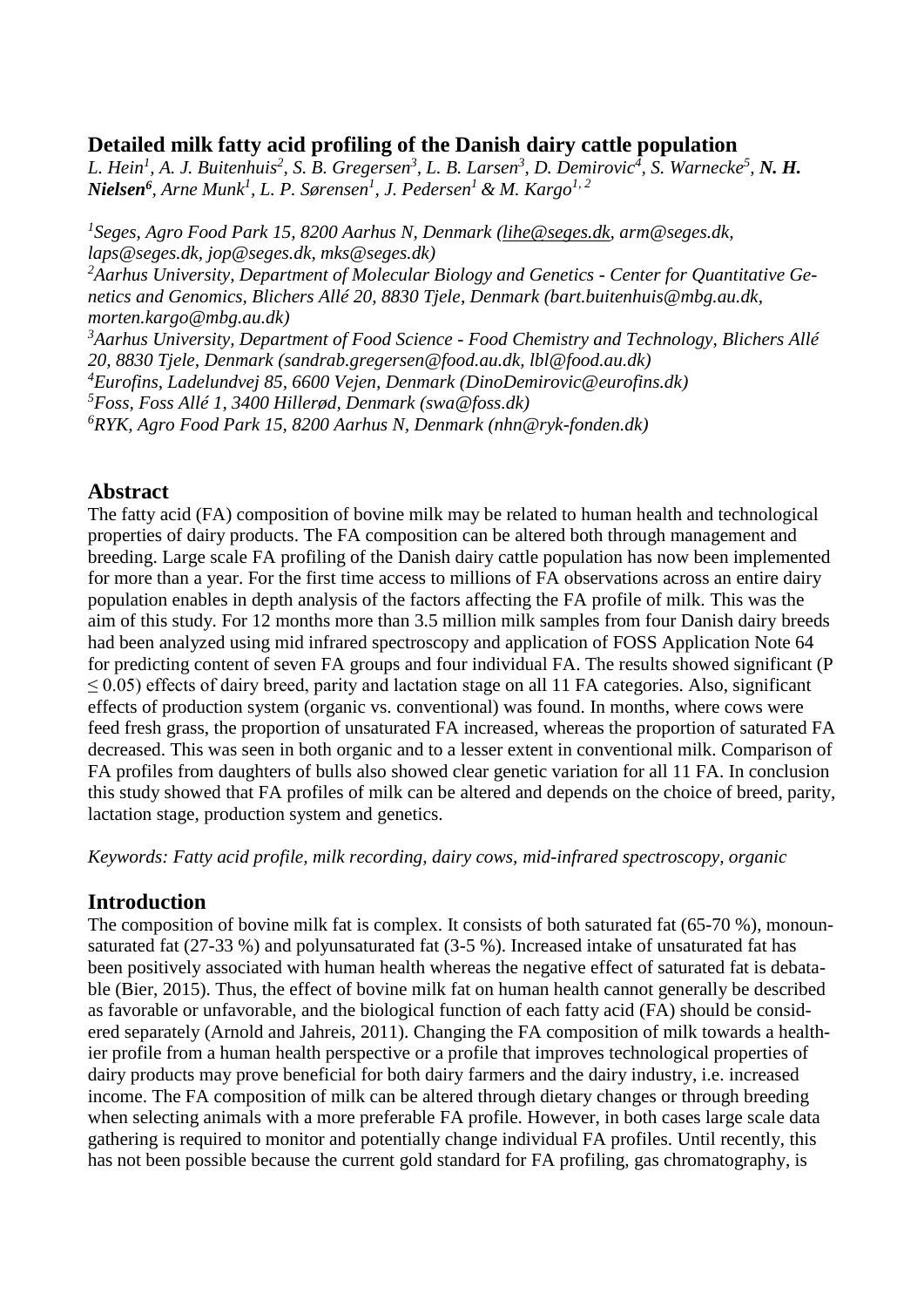too laborious and relatively expensive to use. Now, mid infrared (MIR) spectroscopy provides an alternative for fast and cheap large scale FA profiling of bovine milk (De Marchi et al., 2014). This method is already implemented to measure total fat, protein and lactose content of milk through the Danish herd testing scheme. The addition of a module (Foss Application Note 64, Foss Electric, Hillerød, Denmark) for measuring groups of FA and a specific number of specific FA has now also been implemented in the Danish herd control scheme.

The aim of this study is to present results from one year of routine FA profiling if the Danish dairy cattle population using MIR technology. This provides for the first time, to our knowledge, an unique opportunity to study effects of cow specific factors such as breed and parity but also dietary effects, for example by comparing organic and conventionally fed cows, on the FA profile of milk. Genetic effects on FA composition will also be studied briefly by comparing milk profiles from daughters of bulls used on Danish dairy farms.

#### **Materials and methods**

Observations of FA contents of raw milk were collected from dairy cows participating in the Danish herd control scheme from May 2015 to May 2016. The raw milk samples were analyzed using Milkoscan equipment based on Fourier-transformed infrared spectra analysis, and 11 different FA categories (Table 1) were subsequently predicted using Foss Application Note 64 (Foss Electric, Hillerød, Denmark). All FA were expressed as the proportion (%) of the sum of SFA, PUFA and MUFA.

| <u>Fabre II Stomps of fair, actus und mannament fair, actus predicted home, I oss ripphedition from STI</u> |                                                  |                 |
|-------------------------------------------------------------------------------------------------------------|--------------------------------------------------|-----------------|
| Fatty acid group                                                                                            | Characteristics                                  | Abbreviation    |
| short chain fatty acids                                                                                     | C <sub>4</sub> -C <sub>10</sub> , saturated      | <b>SCFA</b>     |
| medium chain fatty acids                                                                                    | C12-C16, mostly saturated                        | <b>MCFA</b>     |
| long chain fatty acids                                                                                      | C <sub>18</sub> , both saturated and unsaturated | <b>LCFA</b>     |
| saturated fatty acids                                                                                       | $C4-C20$                                         | <b>SFA</b>      |
| mono unsaturated fatty acids                                                                                | C18:1 (C16:1, C14:1)                             | <b>MUFA</b>     |
| poly unsaturated fatty acids                                                                                | C18:2 $n6$ , C18:3 $n3$ , CLA                    | <b>PUFA</b>     |
| trans fatty acid                                                                                            | $C18:1$ tr, CLA                                  | <i>trans</i> FA |
| Individual fatty acids                                                                                      |                                                  |                 |
| C14:0                                                                                                       |                                                  | C14:0           |
| C16:0                                                                                                       |                                                  | C16:0           |
| C18:0                                                                                                       |                                                  | C18:0           |
| C18:1                                                                                                       |                                                  | C18:1           |
| $\sim$ $\sim$                                                                                               |                                                  |                 |

*Table 1. Groups of fatty acids and individual fatty acids predicted using Foss Application Note 64.*

CLA: conjugated linoleic acid

After editing, a total of 3,517,272 FA measurements from Danish Holstein cows (DH; N obs. = 2,480,387), Danish Jersey (DJ; N obs. = 435,583), Red Dairy Cattle (RDC; N obs. = 232,955) and crossbred cows (N obs. = 368,347) in 1<sup>st</sup> to 6<sup>th</sup> lactation were left. Each lactation, 8-305 days in milk (DIM), was divided into 30 d intervals. Data was analyzed using the GLM procedure in SAS (Version 9, SAS Institute Inc., Cary, NC, USA) using the following model including only fixed and residual effects:

 $FA = breed + parity + production system + season + production system \times season + lactation interval$ + residual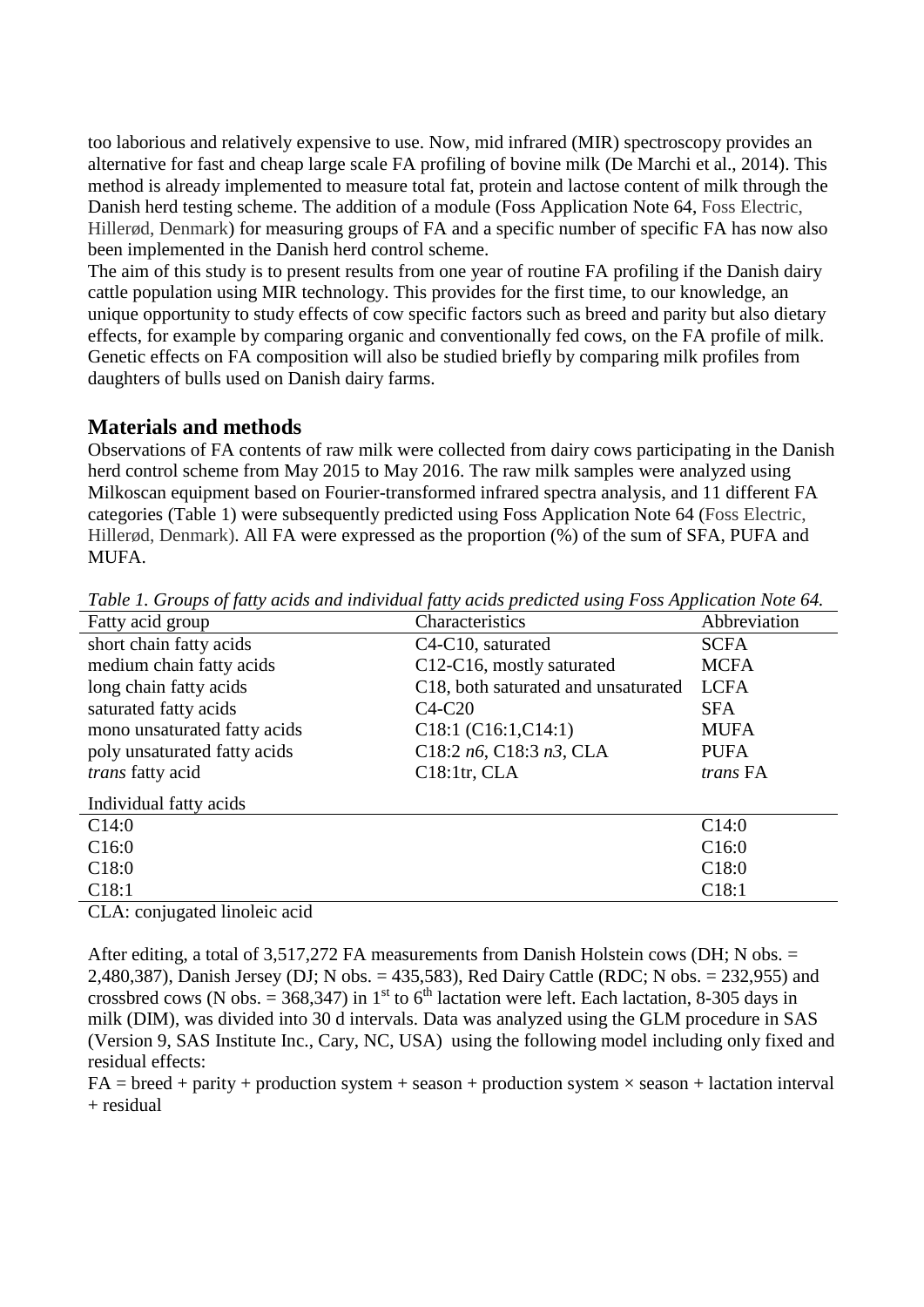where breed = 4 levels (DH, DJ, RDC and crossbreeds); parity = 3 levels ( $1<sup>st</sup>$ ,  $2<sup>nd</sup>$  and  $3<sup>rd</sup>$ +); season  $= 12$  levels (Jan – Dec); production system  $= 2$  levels (organic and conventional), production sys $tem \times season = 24$  levels; and lactation interval = 11 levels.

The model was run including all effects to estimate effect of breed. Subsequently, it was run without breed effects to estimate the remaining effects for DH only. All estimates are presented as least square means. Effects were considered significant when  $P \le 0.05$ . To show possible genetic variation for FA, genetic effects of the five most used sires (most FA observations) within the data set is shown as means of daughters.

# **Results and discussion**

Breed differences for individual and groups of FA (Figure 1) were all significant. The proportions of SFA, MCFA, SCFA and C16:0 were higher for DJ compared with the remaining breeds whilst the lowest proportions were seen in DH. Moreover, the highest proportion of MUFA, PUFA, LCFA and C18:1 were seen in DH. These FA are thought to have a positive effect on human health (Bhupathiraju and Tucker, 2011; Flock and Kris-Etherton, 2013), whereas C16:0 may have a negative effect (Givens, 2010). This indicates that even though DJ cows have the highest proportion of SCFA they may have a less healthy FA composition.



*Figure 1. Effect of breed on fatty acid composition of bovine milk. RDC: Red Dairy Cattle; DH: Danish Holstein; DJ: Danish Jersey; Cross: Crossbreed dairy cows.*

The effect of parity (DH only) on FA composition was significant for all FA and parity levels. The proportion of SFA and SCFA increased with increasing lactation number whereas the proportion of MUFA and C16:0 decreased (Figure 2). PUFA had the lowest proportion in  $2<sup>nd</sup>$  parity and the highest in 1<sup>st</sup> parity. The increasing proportion of SCFA and decreasing proportions of MUFA and 16:0 indicated clearly that milk from first parity have a higher unsaturated fat content in the milk compared to second parity cows.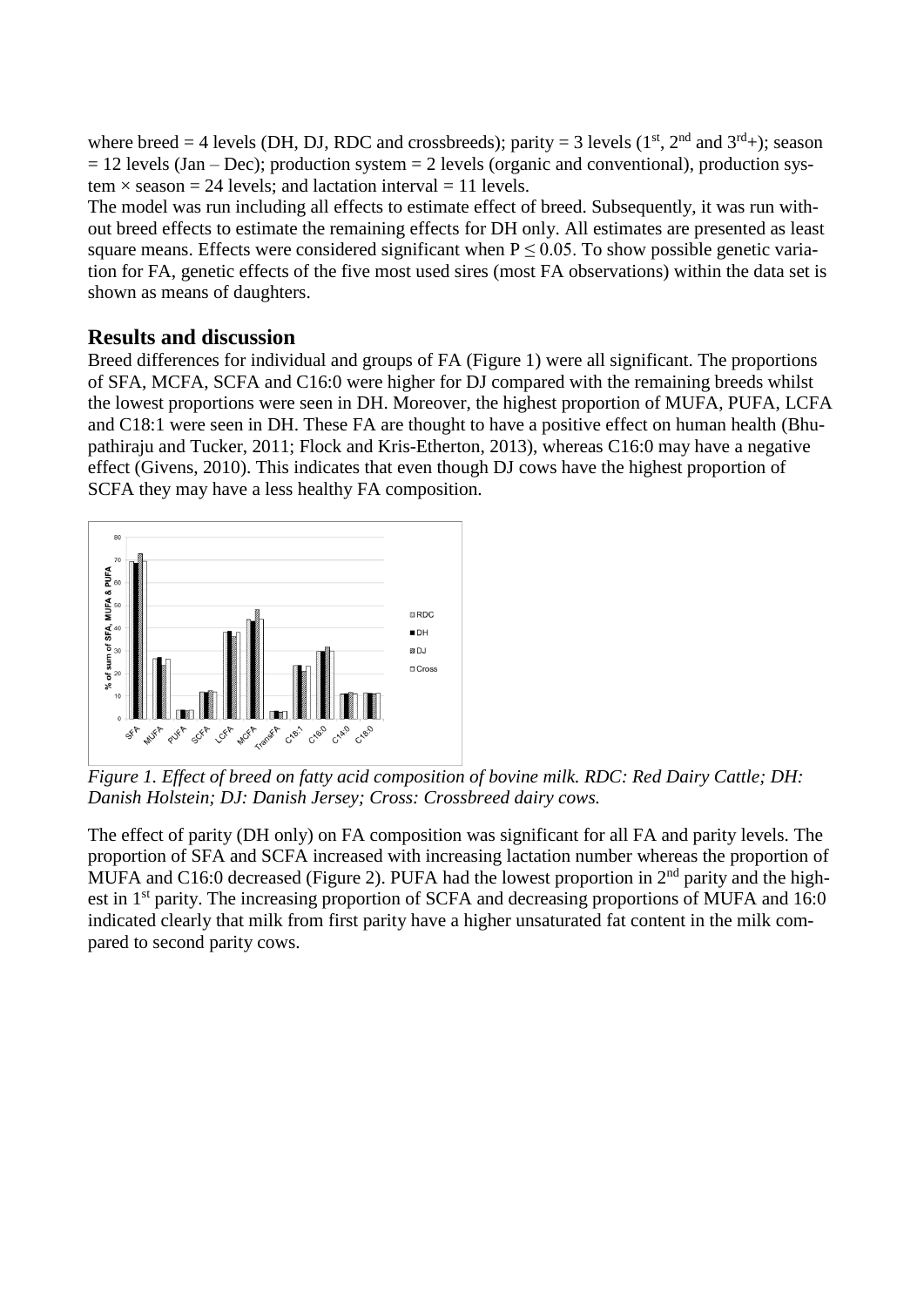

*Figure 2. Effect of parity on fatty acid composition of DH milk.*

The FA composition changed trough lactation. All FA groups and the proportion of the specific FA and groups of FA were either highest or lowest in the first 30 DIM and increased or decreased to around 150-180 DIM (Figure 3). After this and throughout the remainder of the lactation, the FA composition was largely unchanged.



*Figure 3. Effect of lactation stage on fatty acid composition of DH milk*

The proportion of SFA, PUFA, SCFA, C16:0 and C14:0 were generally highest in organic milk compared to conventional milk, whereas MUFA, LCFA, C18:1 and C18:0 were highest in conventional milk then in organic milk. With the exception of SCFA, the proportions of FA were not always higher or lower in one production system but changed with season. In May and June the proportion of SFA was highest in conventional milk. In the same months the proportions of MUFA (Figure 4a) and C18:1 were highest in organic milk. The proportion of C16:0 was highest in conventional milk from April to August (Figure 4b). The difference between organic and conventional milk was very clear in May. This is shortly after the cows are put on pasture. Some conventional cows were also put on pasture; thus, the difference between feed ration including fresh grass and a ration without fresh grass may be even more distinctive than shown here. For conventional milk the proportion of MCFA (results not shown) and C16:0 decreased in May.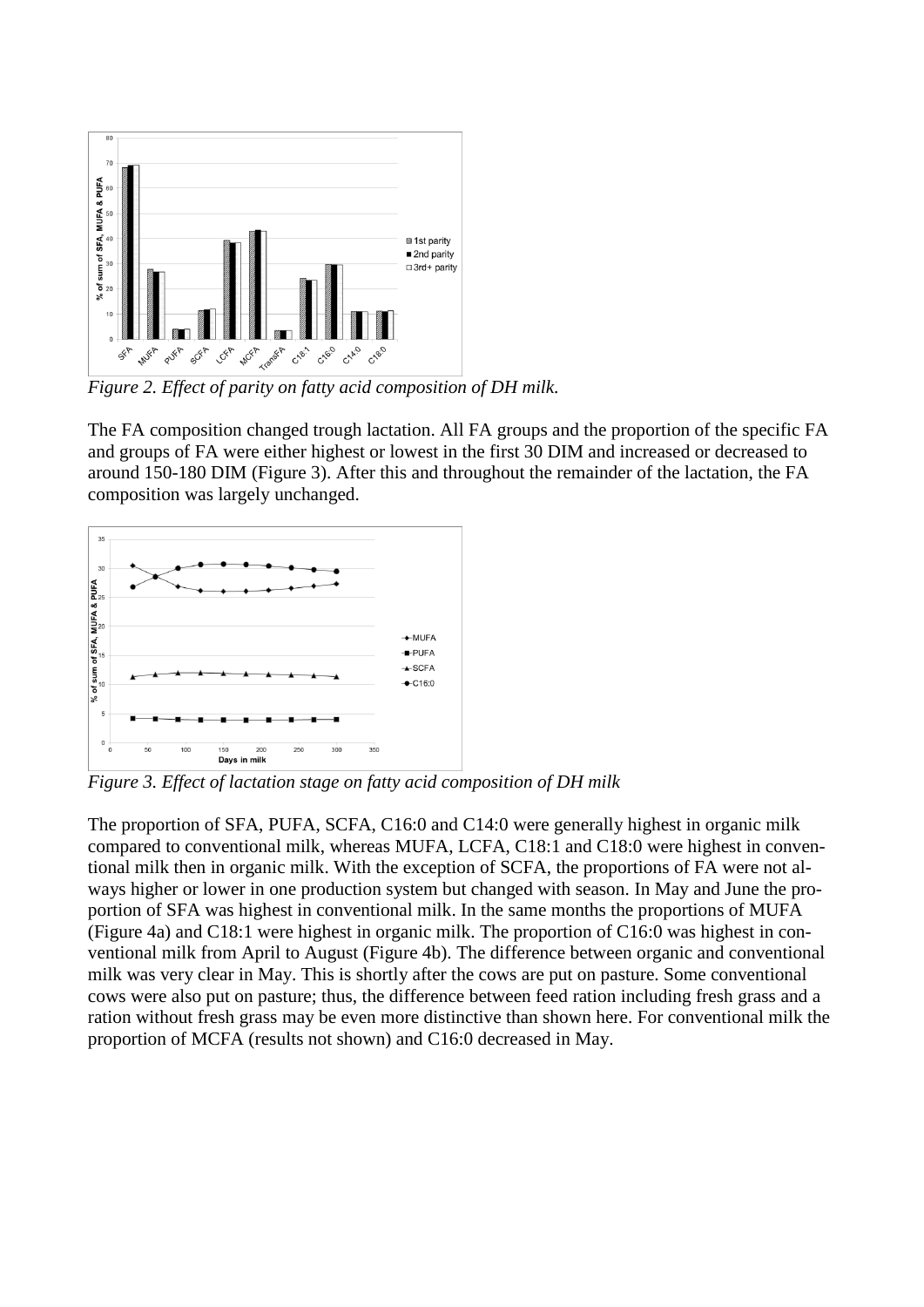

*Figure 4. Effect of production system × season on the proportion MUFA (a) and C16:0 (b).*

Genetic effects on FA composition are shown in Figure 5 as progeny means from the five DH bulls with the most daughter observations in the data set. The bulls had between 61,531 and 89,858 daughter observations. Clear differences between these bulls, not selected for FA, were seen for all FA. This indicates that genetic variation exists for the different FA groups and specific FA and that it is possible to alter FA composition through breeding as already pointed out by e.g. Bilal et al. (2012). However, more research is necessary to confirm this, especially because genetic progress for the each FA group depends on the genetic correlation with other FA groups.



*Figure 5. Genetic effects on FA composition shown as progeny means from the five bulls with the most daughter observations in the data set.*

#### **Conclusion**

This study confirms that FA composition of bovine milk is affected by breed, parity and lactation stage. Also, differences between production systems, organic vs. conventional, were clear. Finally, genetic variation between bulls was found. These results confirm that it is possible to alter the FA composition of milk by choosing the right dairy breed, using the right food ration and using the right bulls.

#### **Acknowledgements**

This research was carried out in the project Specialized Organic Breeding Goals and Breeding Schemes for Dairy cattle (SOBcows). The project is coordinated by ICROFS and part of The Or